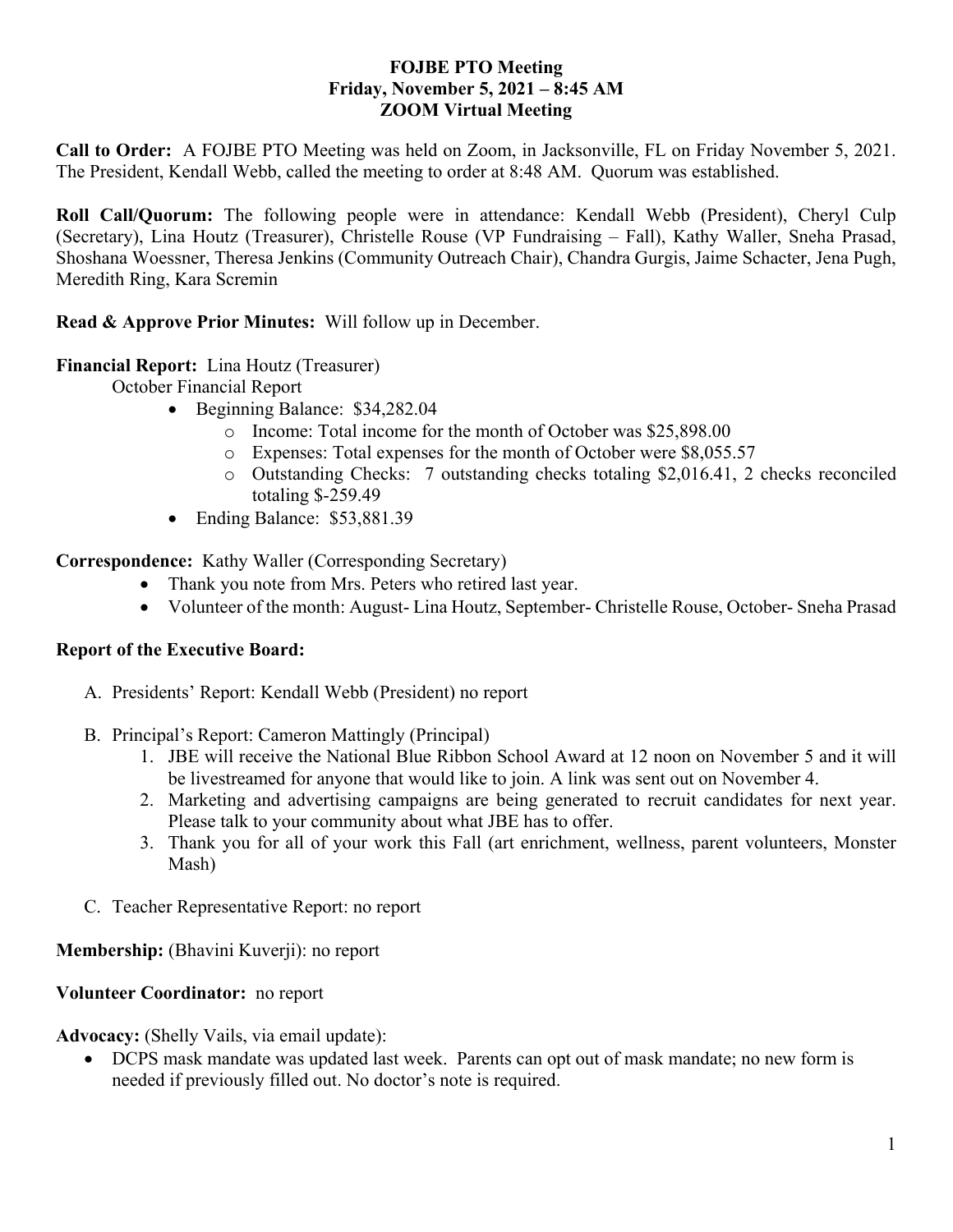- State withheld approximately \$27,000 in funding to DCPS, which correlates to approximately 1 month of pay for DCPS board members. Unclear why this happened/ what consequences are.
- DCPS is partnering with Hazel Health to provide services free of charge to students with or without health insurance. An electronic form filled out by the parent is needed to utilize the clinic. The doctor will meet with the student virtually. This gives the school autonomy to dispense medicine to students who use the service.

**Wellness:** (Jaime Schacter)

- New Wellness Chair: Brandon Thompson. Brandon will be onboarding Wellness parents to start classroom lessons now that parent volunteers are allowed in classrooms.
- Buddy Program launched; first event was last week. Around 300 students are participating.
- Halloween candy drive- send in any left-over candy in bin at front of school.
- School-wide programs will begin for lessons (class-to-class) from dentists, etc.

## **Unfinished Business:**

- A. Completed Programs:
	- 1. Fall Fundraiser: Virtual field trips are still ongoing.
	- 2. Transitioning PTO positions- if anyone is interested in interning for any positions, please email Kendall Webb or Christelle Rouse
	- 3. Buddy Program: Buddies have been matched. The Buddy meet up was on October 30. Some students missed some classroom Halloween events due to the timing of the Meet Up.
	- 4. Book Fair was successful
	- 5. Monster Mash was successful. We realized that many parents were not aware of the Facebook page. Perhaps more communication at the beginning of the year can go out regarding the Facebook page.
	- 6. 100 Mile Club: In person runs will begin shortly. Mrs. Castle and Mrs. Mattingly are problem solving for stick/germ solutions.

# **New Business:**

- A. Upcoming Programs
	- 1. Invention Convention: Meredith Ring
	- 2. Science Week: Mrs. Johnson
		- Due to safety concerns, instead of having a Science Night, JBE will be having a Science Week in classrooms the week of November 15.
		- Monday- Kids will come dressed as their favorite science characters. Any students participating in Invention Convention will present their inventions. Tuesday- Kids will wear a science shirt. Teachers will give a presentation on different careers in science.

Wednesday: Kids will wear silly science socks. Teachers will show a presentation on famous scientists.

Thursday: Kids will wear their school field trip shirt. The teachers will give a virtual field trip in class.

Friday: Kids will wear their favorite team or sports gear. Each class will do a science experiment. An estimation station will be out for classrooms to guess the number of items and winning class will receive a popsicle party.